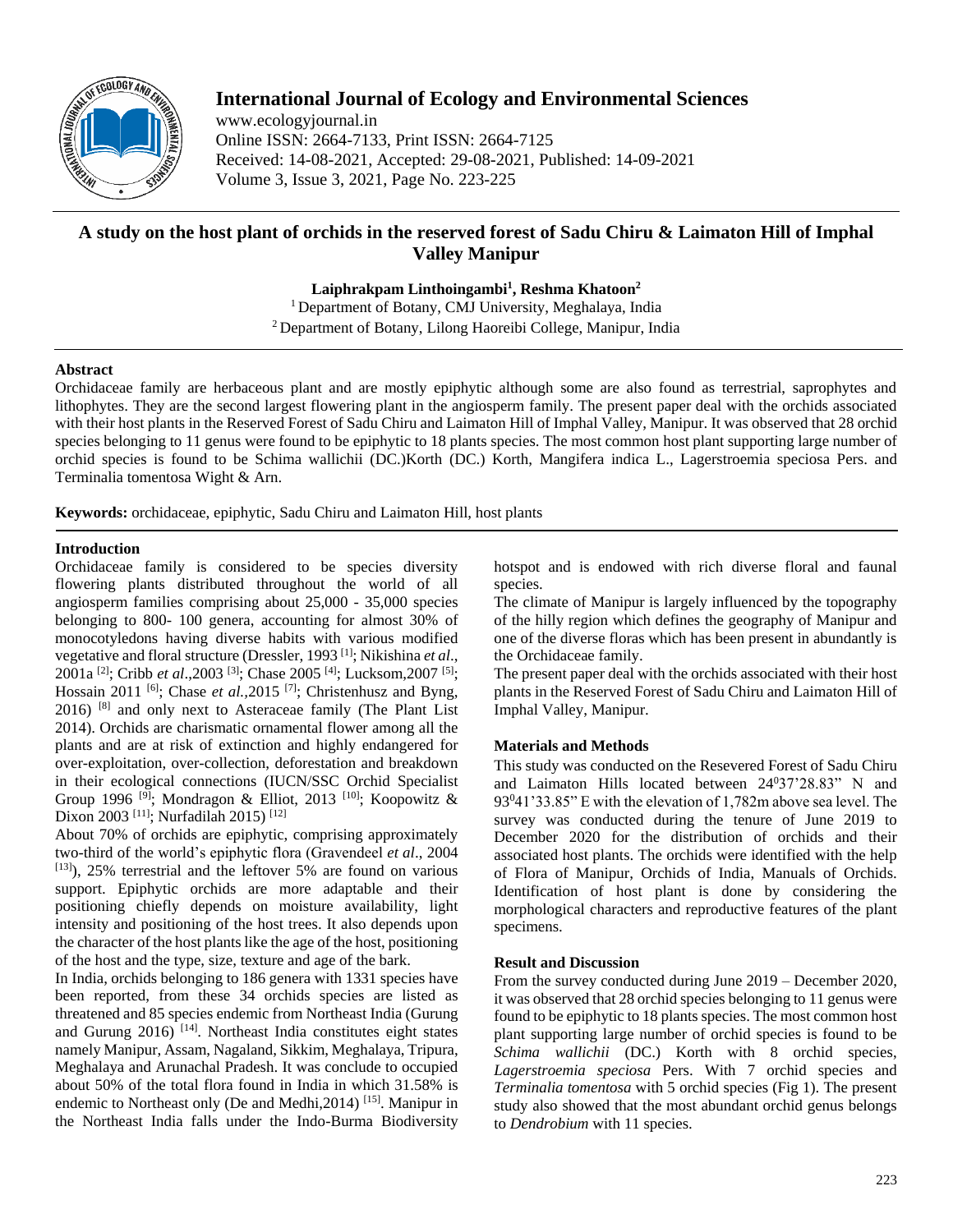#### **Table 1:** Orchids with their associated host plants.

| SI. No         | <b>Orchids</b>                                               | <b>Host Plant</b>                                                                    |
|----------------|--------------------------------------------------------------|--------------------------------------------------------------------------------------|
|                | Acampe papillosa Lindley                                     | Schima wallichi (DC.)Korth, Lagerstroemia speciosa Pers.                             |
| $\overline{c}$ | Aerides fieldingii Lodd ex E. Morren                         | Mangifera indica L., Terminalia tomentosa Wight & Arn                                |
| 3              | Aerides odoratum Lour                                        | Schima wallichii (DC.)Korth, Cedrella tooma M.Roem                                   |
| 4              | Ascocentrum ampullaceum (Roxb.) Schltr.                      | Dalbergia sisoo Roxb., Syzygium cumini (L.)Skeels                                    |
| 5              | <b>Bulbophyllum affine Lindley</b>                           | Terminalia tomentosa Wight & Arn, Michelia champaca L., Lagerstroemia speciosa Pers. |
| 6              | Bulbophyllum grifithii Rchb.f.                               | Artocarpus chaplasa Roxb., Albizia lebbek (L.) Benth                                 |
| $\tau$         | Coelogyne graminifolia C.S.P. Parish & Rchb.f                | Schima wallichii (DC.)Korth, Terminalia myriocarpa Van Heurck & Müll.Arg.            |
| $\,8\,$        | Cymbidium bicolour Lindley                                   | Artocarpus chaplasa Roxb., Schima wallichii (DC.)Korth                               |
| $\overline{9}$ | Cymbidium giganteum Sw.                                      | Lagerstroemia speciosa Pers., Gmelina arborea, Roxb.                                 |
| 10             | Dendrobium aphyllum Roxb. Syn D. pierardii<br>Roxb. Ex Hook. | Quercus serreta Roxb., Terminalia tomentosa Wight & Arn, Michelia champaca L.        |
| 11             | Dendrobium chrysanthum Wall                                  | Bauhainia purpurea L., Lagerstroemia speciosa Pers.                                  |
| 12             | Dendrobium chrysotoxum Lindley                               | Cedrella tooma M.Roem Schima wallichii (DC.)Korth                                    |
| 13             | Dendrobium falconeri Hook.                                   | Albizia lebbek (L.)Benth, Schima wallichii (DC.)Korth                                |
| 14             | Dendrobium fimbriatum Lindley                                | Lagerstroemia speciosa Pers., Quercus serreta Roxb.                                  |
| 15             | Dendrobium lituiflorum Lindley                               | Bauhainia variegate L. Dalbergia sisoo Roxb. Syzygium cumini (L.) Skeels             |
| 16             | Dendrobium nobile Lindley                                    | Cedrella tooma, Terminalia tomentosa Wight & Arn                                     |
| 17             | Dendrobium ochreatum Lindley                                 | Mangifera indica L. Schima wallichii (DC.)Korth                                      |
| 18             | Dendrobium primulinum Lindley                                | Artocarpus heterophyllus Lam. Mangifera indica L.                                    |
| 19             | Dendrobium transparens Wall.                                 | Michelia champaca L. Phoebe hainesiana Brandis                                       |
| 20             | Dendrobium wardianum R. Warner                               | Dalbergia sisoo Roxb. Lagerstroemia speciosa Pers.                                   |
| 21             | Pholidota articulata Lindley                                 | Syzygium cumini (L.) Skeels Terminalia tomentosa Wight & Arn                         |
| 22             | Pholidota imbricata Lindley                                  | Bauhiania purpurea L. Cedrella tooma M.Roem                                          |
| 23             | Renanthera imschootiana Rolfe                                | Mangifera indica L. Schima wallichii (DC.)Korth                                      |
| 24             | Rhynchostylis retusa Blume                                   | Artocarpus chaplasa Roxb. Phoebe hainesiana Brandis                                  |
| 25             | Vanda coerulea Griff. ex Lindley                             | Terminalia myriocarpa Van Heurck & Müll.                                             |
| 26             | Vanda coerulescens Lindley                                   | Bauhinia acuminate L. Phoebe hainesiana Brandis                                      |
| 27             | Vanda cristata Lindley                                       | Gmelia arborea Roxb. Lagerstroemia speciosa Pers.                                    |
| 28             | Vanda parviflora Lindley                                     | Albizia lebbek (L.) Benth Schima wallichii (DC.) Korth                               |

#### **Conclusion**

The present study shows that bark roughness of the host plant and the area of the substrate was the most important host characteristic that influence the abundance of orchids. Moreover deforestation and unplanned human activities also lead to depletion of orchids in nature as well as rise of extinction of orchids that are associated with the host plants. It is necessary to conduct awareness programme on protection and conservation of orchids and their associated host plant among the students and local community residing near the forest to protect them in their environmental condition.

### **Acknowledgement**

The authors like to thank the Department of Forest, Manipur for providing information and extending their cooperation during the survey work.

#### **Reference**

- 1. Dressler RL. Phylogeny and classification of the orchid family. Dioscorides Press, Cambridge, 1993.
- 2. Nikishina TV, Popov AS, Kolomeitseva GL, Golovkin BN. Cryopreservation of seeds of some tropical orchids. Doklady Biochemistry and Biophysics. 378: 231-233. Translated from Doklady Akademii Nauk,2001a:378:555-557.
- 3. Cribb PJ, Kell SP, Dixon KW, Barrett RL. Orchid conservation: A Global perspective. Natural History Publication, 2003, 1-24.
- 4. Chase MW. Classification of Orchidaceae in the age of DNA data. The Board of Trustees of the Royal Botanic Gardens, Kew, 2005, 2-7.
- 5. Lucksom SZ. The orchids of Sikkim and North-east Himalaya. Author Publishers and Distributors, Gangtok, East Sikkim, Assam, India, 2007.
- 6. Hossain MM. Therapeutic orchids: traditional uses and recent advances – an overview. Fitoterapia,2011:82:102- 140.
- 7. Chase MW, Cameron KM, Freudenstein JV, Pridgeon AM, Salazar G, van den Berg C *et al*. An Updated Classification of Orchidaceae: Updated Classification of Orcidaceae. Bot. J. Linn. Soc,2015:177:151-174.
- 8. Christenhusz MJM, Byng JW. The Number of Known Plant Species in the World and Its Annual Increases. Phytotaxa,2016:261:201.
- 9. IUCN/SSC Orchid Specialist Group. Orchids-Status Survey and Conservation Action Plan. Cambridge (UK): IUCN, Gland Swizerland and Cambridge, 1996.
- 10. Mondragón D, Elliott DD. The population dynamics of epiphytic orchids: a review and methodological guide. Treetops at risk, 2013, 377-385.
- 11. Koopowitz H, Dixon KW. The nature of threats to orchid conservation. In: Dixon KW, Kell SP, Barrett RL, Cribb PJ, editors. Orchid Conservation: History Publications (Borneo). Kota Kinabalu (MY), 2003, 25-42.
- 12. Nurfadilah S. Diversity of epiphytic orchids and host trees (phorophytes) in secondary forest of Coban Trisula, Malang